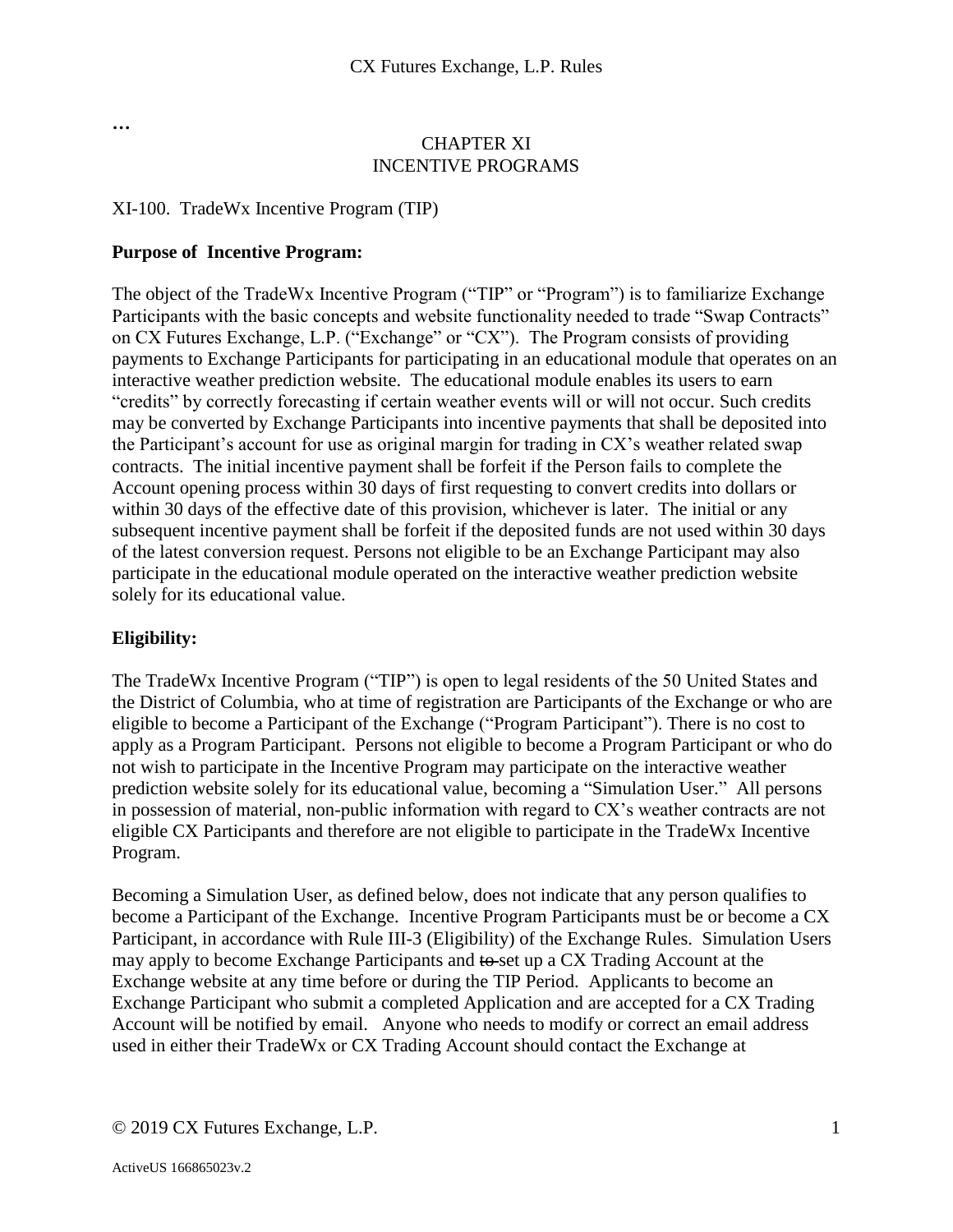[customerservice@cantorexchange.com.](mailto:customerservice@cantorexchange.com) Incentive Program Participants will receive incentive payments directly in their CX Clearinghouse Account. Incentive payments will be forfeit if a Program Participant fails to complete the Account opening process within 30 days of first requesting to convert credits into an incentive payment or the effective date of this provision, whichever is later. Program Participants may not withdraw incentive funds from their CX Clearinghouse Account; such incentive funds may be used as original margin utilized for weather related contracts traded after December 31, 2018. Incentive Payments that are not used within 30 days of the Participant's latest conversion request shall be forfeit. For the avoidance of doubt, the source of funds for any withdrawal must be other than incentive payments, for example from deposits or settlement payments.

**There is a limit of one (1) TradeWx Incentive Program participation per CX Participant for the duration of the TIP. Simulation Users may register for only simulation account. Simulation Users who register for more than one (1) simulation account may lose credit balances in one or all of the simulation accounts they control as determined by the Exchange.**

## **Simulation Summary:**

Simulation Users visiting forecasterchallenge.accuweather.com or other URLs provided via the Exchange website (the "Sites") will be presented with an opportunity to earn credits for registering, visiting and/or predicting weather outcomes (e.g. daily and monthly snow amount, daily and monthly rain amount, daily high and low temperature) for a variety of locations in the continental United States.

Following registration, Simulation Users will be given the option to practice trading situations by making numerous weather forecasts using their simulation credit balances. All credits used to make a prediction are immediately deducted from the Simulation User's account but will result in the Simulation User earning a greater number of credits if the forecasted weather event occurs. Correct trading decisions/forecasts will result in credits being credited to the Simulation User's account as soon as practical after the Exchange's final determination that the forecasted weather event has occurred.

The Exchange may offer additional credit bonuses for simulation play elements other than making weather predictions. Specifically, upon registering on the Site with a valid email address, each Simulation User will receive a total of 25,000 simulation credits in their account. Additional credits can be obtained each day the Participant visits any of the Sites. Other opportunities to earn credits apart from making weather predictions may, from time to time, be presented to Users.

The Exchange will have exclusive right to determine if a weather event has or has not occurred in consultation with the Weather Data Provider.

## **The Incentive Program - Converting Credits to U.S. Dollars:**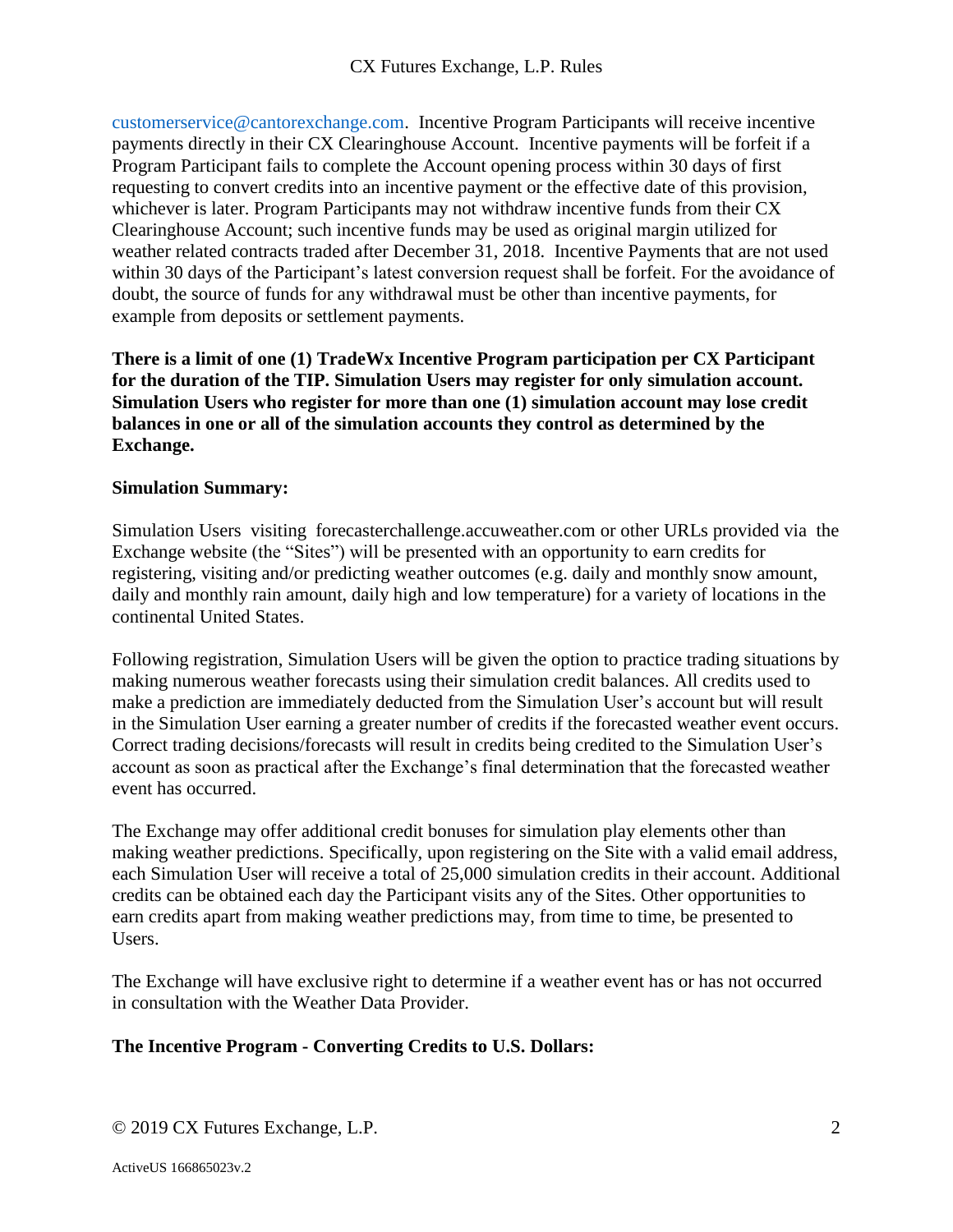Simulation credits are not valid U.S. currency, have no cash value and are used for simulation purposes only on the Sites.

However, from time to time, Simulation Users will be offered the option of converting credits in their simulation account for \$10, will be deposited by the Exchange into a valid CX Clearinghouse Account and made available for use as original margin in CX's weather contracts. All such deposits are forfeit unless the Simulation User becomes a CX Participant within 30 days of requesting to convert credits into an incentive payment or of the effective date of this rule, which is later. Incentive payments are also forfeit unless used as original margin in CX weather contracts within 30 days of the Participant's latest conversion request or the effective date of this provision, whichever is later.

No one Participant may receive more than \$10 per calendar day or more than \$100 in the aggregate under this Incentive Program. Exchange, in its sole discretion, will determine credit tabulations and forecast winners during the TIP Period.

Furthermore, the total amount of conversions that will be permitted in any one calendar month will be published on the Exchange website. The conversion of credits to U.S. dollars will be prioritized by time of request. In event that the aggregate of Simulation User conversion requests exceeds the monthly cap, then conversions shall be awarded by order of first conversion request. Credits that are not converted due to the monthly cap will be given priority for conversion in subsequent months. For the avoidance of doubt, if the number of conversion request is less than the monthly cap, then the Exchange will award less than the monthly cap to Program Participants for that monthly TIP Period.

There is no fee to obtain a valid CX Trading Account, however Program Participants are required to complete fully and submit the CX Participant Application Packet ("Application") according to the instructions provided. To comply with regulatory requirements, valid CX Trading Accounts require the Program Participant's Social Security Number on the Application along with all other required fields in accordance with the instructions provided. Social Security Number and other required Program Participant information to be used for Application processing and solely for the purpose of administering this Program and the Participant's CX Trading Account.

All federal, state and local taxes, and all other expenses associated with Simulation User conversions are Simulation User's sole responsibility. Participants will receive their converted amounts as deposits to the CX Participant Clearinghouse Accounts within one week of the completion of the verification process. In the event that a conversion requested was rejected for any reason, the Simulation User's simulation account balance will not be re-credited with the credit conversion amount.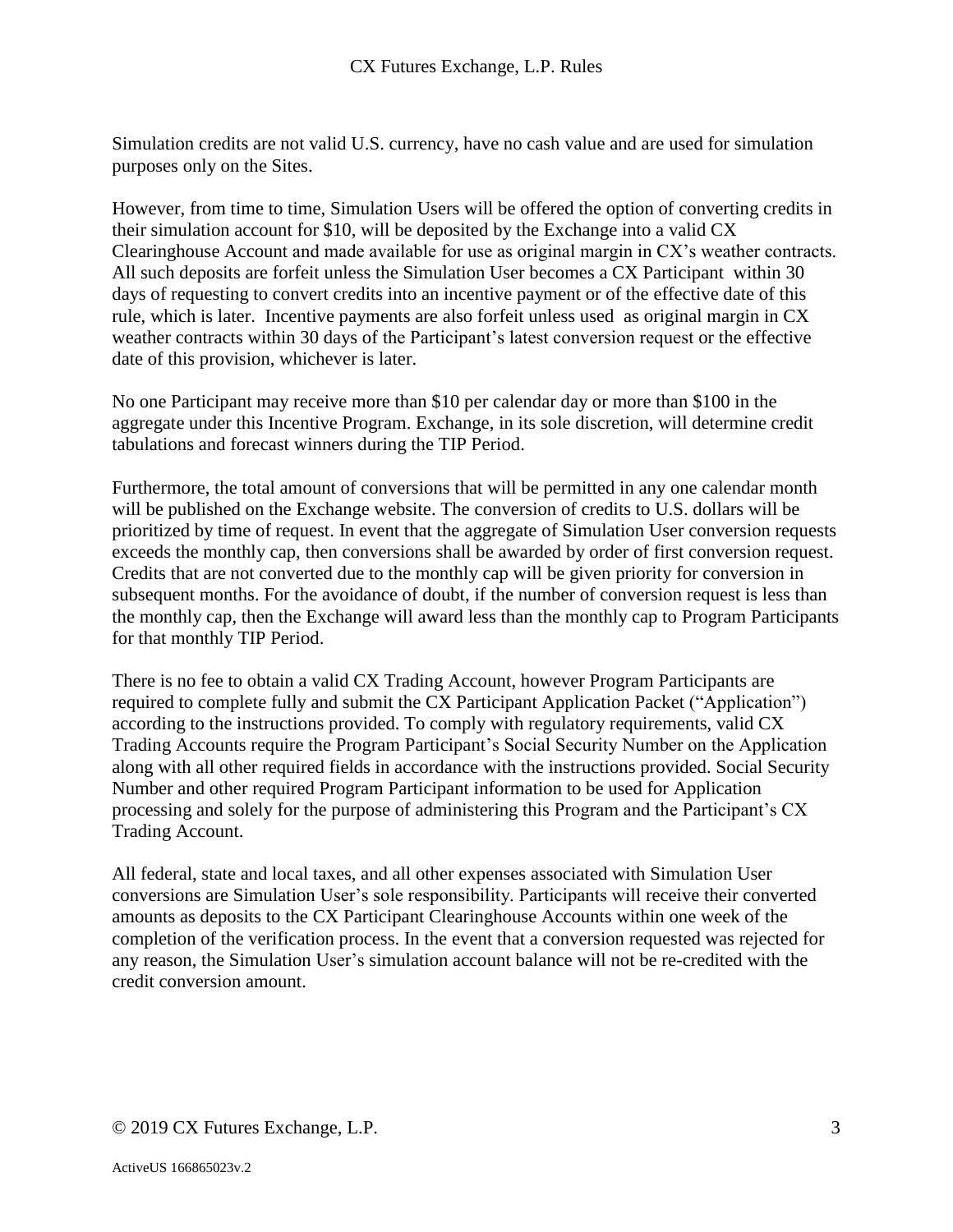## **Limit one (1) Application per person. Additional Applications received from any one person or email address after the first Application received from that person or email address will void all related simulation accounts and credit balances.**

The decision to accept or reject an Application to become an Exchange Participant or a Simulation User is at the sole discretion of Exchange. Incomplete Applications and/or Applications containing inaccurate information will be void at Exchange's sole discretion. Completed Applications are subject to review and approval by Exchange. The use of script, macro or any device to automate or subvert the Application and/or participation process is prohibited and all such Applications will be void.

## **Compliance with CX Trading Rules:**

The Exchange will monitor all Simulation User activity for compliance with Exchange rules and regulations ("Rules"), available at the Exchange website and incorporated herein by reference as a rule of the simulation play. Any credits acquired through activity that, in the sole discretion of Exchange, is in violation of the Rules in this section or any Exchange Rule will be deemed void and may result in forfeiture of all credits earned by the Simulation User or denying Simulation User access to the Sites. Accordingly, the Exchange reserves the right, in its sole discretion, to void any and all credits or other activities of any Simulation User whom Exchange believes has attempted to tamper with, influence or impair the administration, security, fairness, or proper play of this simulation module.

CX is not responsible for incomplete, inaccurate, garbled, late, lost, stolen, damaged, undelivered, delayed, or misdirected emails, Applications, or TradeWx submissions; theft, destruction or unauthorized access to, or alteration of, Applications or TradeWx activity; credit allocation errors; failures or malfunctions of phones, phone lines or telephone systems; interrupted or unavailable network, cable, satellite, Internet Service Provider (ISP), server or other connections; any error, omission, interruption, defect or delay in any transmission or communication; traffic congestion on the Internet or for any technical problem, including but not limited to any injury or damage to Simulation User's or any other person's computer related to or resulting from participation in this simulation module; typographical or errors in these Rules, in any Program-related advertisements or other materials; the cancellation, suspension or preemption of any trading activity, trading activity tabulation or other problems or errors of any kind, whether mechanical, human, electronic, typographical, printing or otherwise, which may occur in connection with the administration of this simulation game, the tabulation of profits and/or credits, or the announcement of the winners. Credits which are incorrectly or improperly allocated to a simulation account are void and will be forfeited.

**CAUTION: Any Simulation User attempt to deliberately damage the website or undermine the legitimate operation of this program is a violation of criminal and civil laws and should such an attempt be made, the Exchange reserves the right to seek damages and/or other remedies (including attorneys' fees) from any such person(s) responsible for the attempt to the fullest extent permitted by law.**